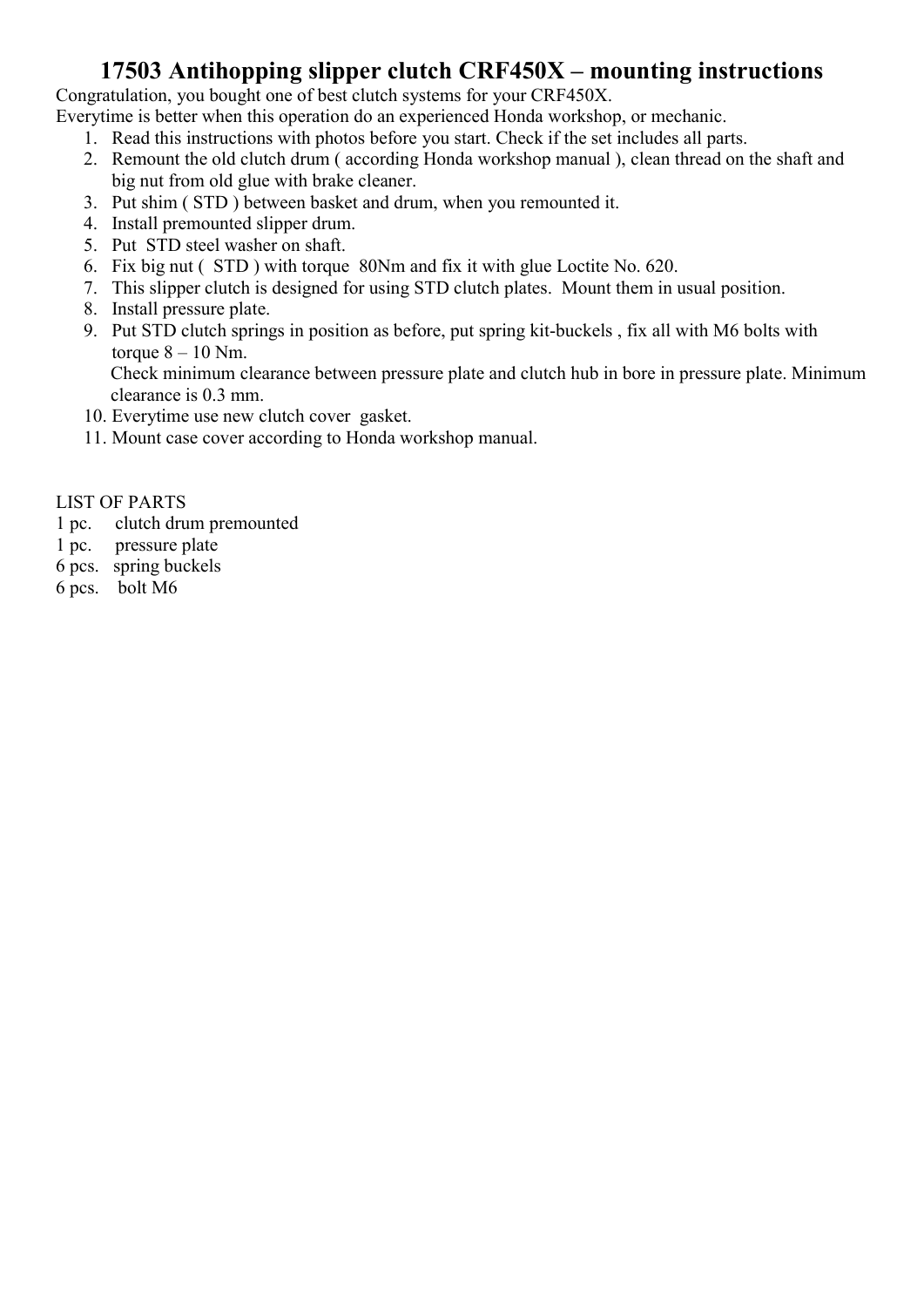#### 17503 Picture A (pic.a)



17503 Picture B (pic.b)

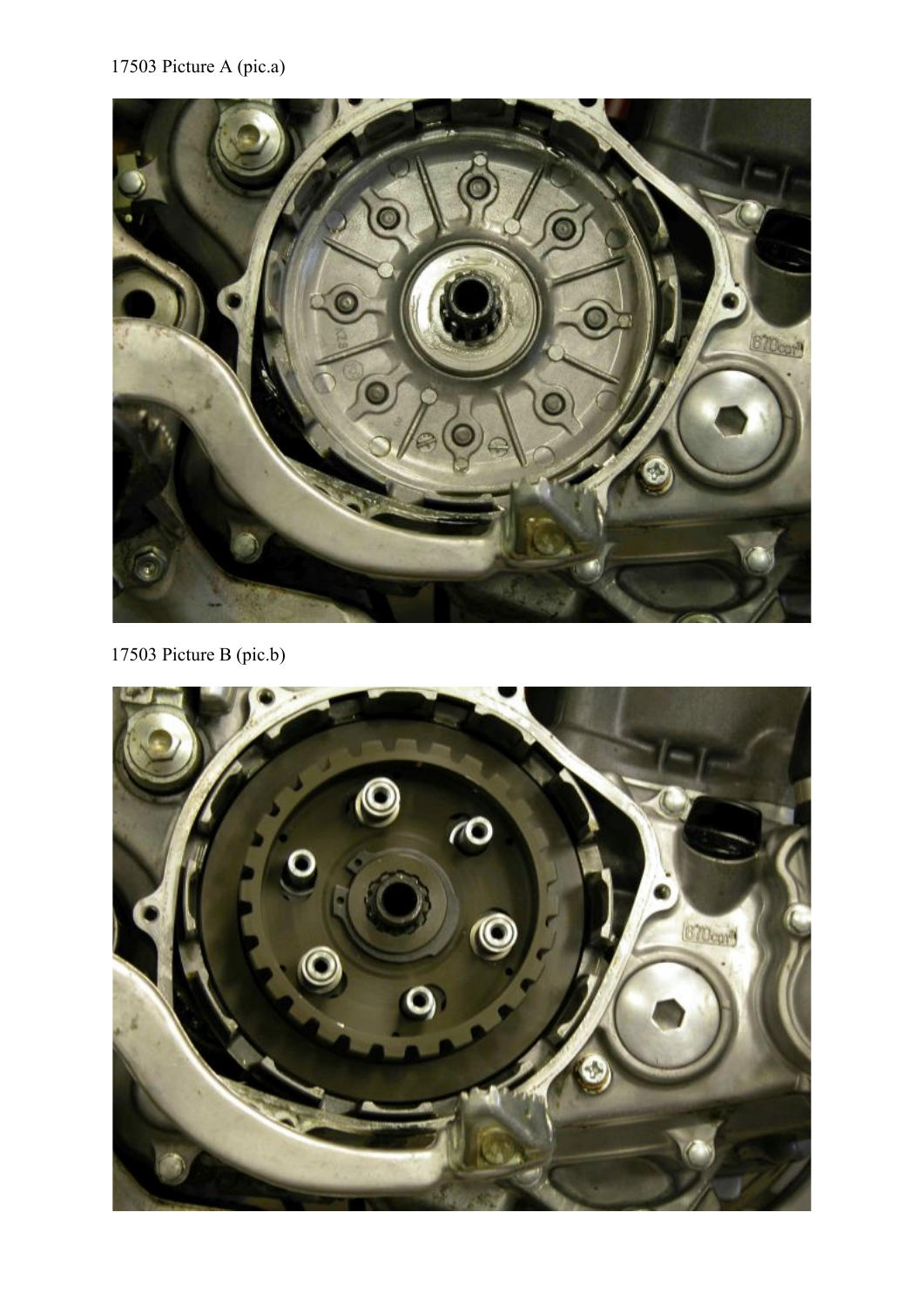# 17503 Picture C (pic.c)



17503 Picture D (pic.d)

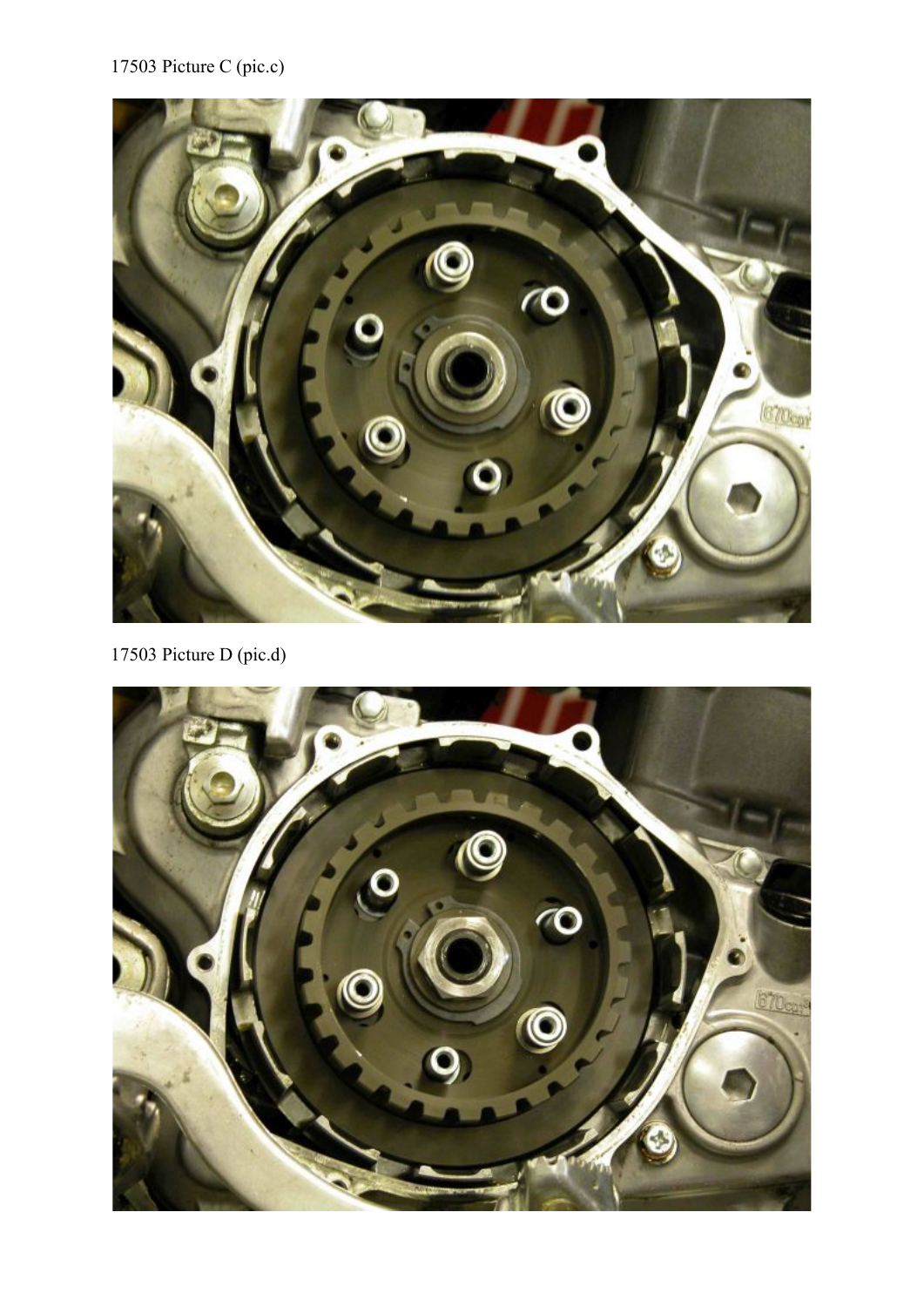# 17503 Picture E (pic.e)



17503 Picture F (pic.f)